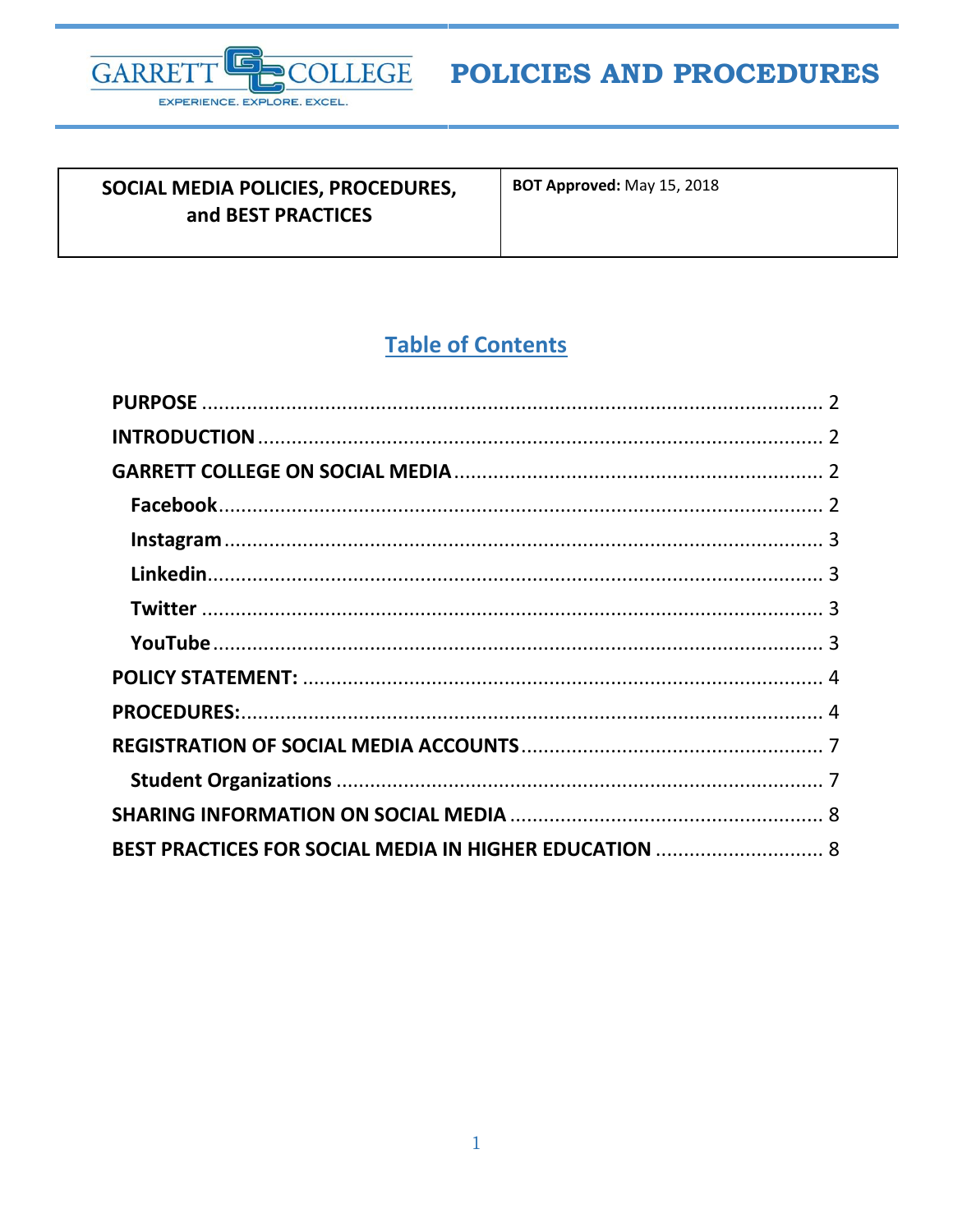## <span id="page-1-0"></span>**PURPOSE**

EXPERIENCE. EXPLORE. EXCEL.

GARRE

Garrett College encourages the use of social media to connect with others, including students, employees, alumni, fans, and the college. Social media sites are excellent venues to communicate and encourage engaging discussions about college current events, issues, accolades, organizations and people. This policy defines the rules and procedures for the use of Garrett College social media sites to ensure that college-sponsored social media is both legal and in compliance with college policies.

**LLEGE** 

## <span id="page-1-1"></span>**INTRODUCTION**

Social media is one of the most powerful and relationship-building marketing tools available today. Garrett College maintains a presence on multiple social networking sites as a way to provide announcements and information on upcoming events and activities, in addition to providing a forum for open discussion amongst students, faculty, staff, alumni and the community.

Social media is just one element in an integrated communications plan. Perhaps one of the most important aspects of social media is it allows for complete control over an organization's branding.

Currently, there are five social networking sites being utilized by Garrett College. They are as follows:

Facebook Instagram LinkedIn **Twitter** YouTube

## <span id="page-1-2"></span>**GARRETT COLLEGE ON SOCIAL MEDIA**

#### <span id="page-1-3"></span>**Facebook**

Facebook is a popular social networking website that allows users to create profiles, upload photos and video, send messages and keep in touch with friends, family and colleagues. A Facebook page is a public profile specifically created for businesses, brands, celebrities, causes, and other organizations. Unlike personal profiles, pages do not gain "friends," but "fans" – which are people who choose to "like" a page.

Garrett College maintains the following official Facebook Fan Pages, as listed below:

Garrett College **<https://www.facebook.com/GarrettCollege>** Continuing Education & Workforce Development **[https://www.facebook.com/GC.CEWD](https://www.facebook.com/GC.CEWD/)** Garrett Lakers **[https://www.facebook.com/garrettlakers](https://www.facebook.com/garrettlakers/)** Garrett College Security **<https://www.facebook.com/SafeNSecureGC>**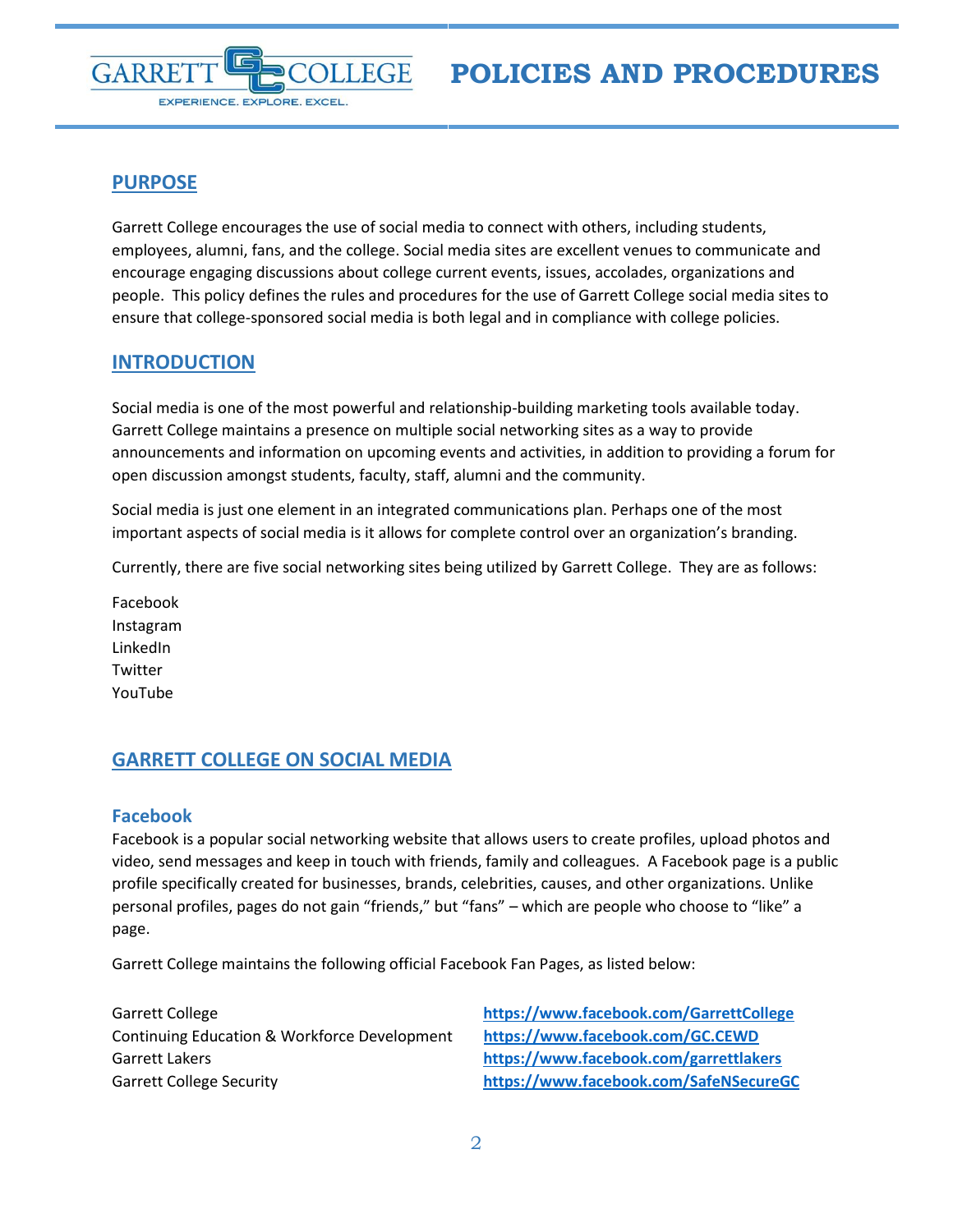Garrett College also recognizes the following as affiliated Facebook Pages. Although not considered official pages of the College, affiliated pages are termed for the following auxiliaries and/or partnerships that are connected with the College:

Community Aquatic & Recreation Complex (CARC) **<https://www.facebook.com/CARCGC>** Adventuresports Institute **<https://www.facebook.com/adventuresportsgc>** Power of Possibilities **<https://www.facebook.com/4RuralSuccess>**

EXPERIENCE. EXPLORE. EXCEL.

#### <span id="page-2-0"></span>**Instagram**

GARRE

Instagram is a mobile, desktop, and Internet-based photo-sharing application and service that allows users to share pictures and videos either publicly, or privately to pre-approved followers. Once a post is made, it will appear in the organization or person's profile for other users who are following to see.

Garrett College has the following Instagram accounts:

Garrett College **[https://www.instagram.com/garrettcollege](https://www.instagram.com/garrettcollege/)** Continuing Education & Workforce Development **[https://www.instagram.com/gc\\_cewd](https://www.instagram.com/gc_cewd)** Garrett Lakers **[https://www.instagram.com/garrettlakers](https://www.instagram.com/garrettlakers/)** Adventuresports Institute **[https://www.instagram.com/adventuresports\\_institute](https://www.instagram.com/adventuresports_institute)** 

#### <span id="page-2-1"></span>**Linkedin**

While other social networks like Facebook and Twitter focus on personal sharing, LinkedIn is all about professional networking and building connections. Garrett College has one Linkedin account that can be found here: **[https://www.linkedin.com/school/garrett-college](https://www.linkedin.com/school/garrett-college/)** .

#### <span id="page-2-2"></span>**Twitter**

Twitter is a micro-blogging service that enables users to send and receive other users' updates known as tweets. Tweets are limited to 280 characters and are shown on the user's profile page and sent to other users who have elected to follow them (known as followers).

The following are a list of Garrett College accounts:

| <b>Twitter Name</b>                          | <b>Twitter Username</b> |
|----------------------------------------------|-------------------------|
| <b>Garrett College</b>                       | @Garrett College        |
| Continuing Education & Workforce Development | @GC CEWD                |
| <b>Garrett Athletics</b>                     | @GarrettLakers          |
| <b>GC Security</b>                           | @SafeNSecureGC          |

#### <span id="page-2-3"></span>**YouTube**

YouTube is the most popular video-sharing social media site and provides a good platform to visually showcase departments or programs, encourage participation, network and build recognition. Videos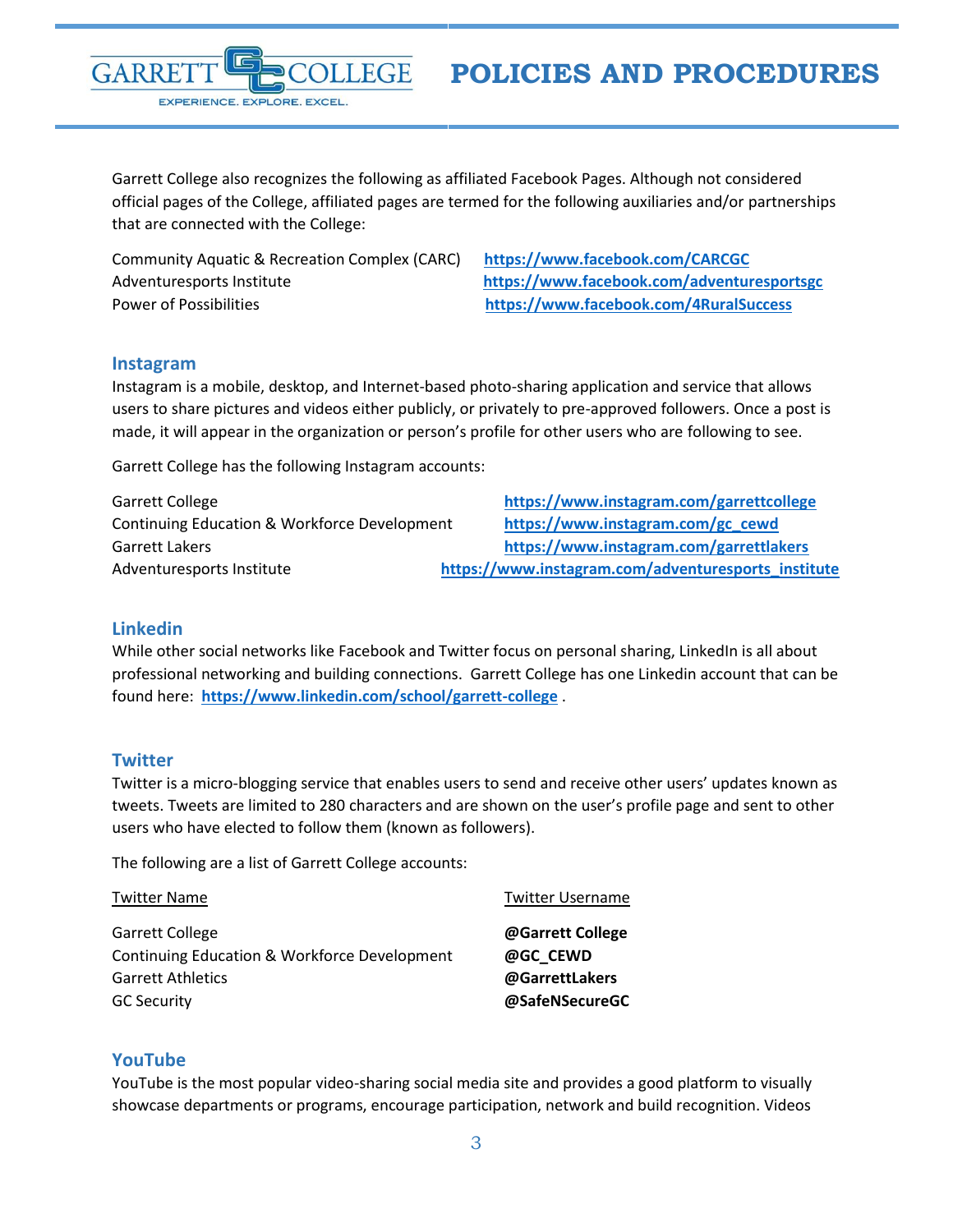

shared on this account must be promotional and informational about the College and must be approved by the Marketing & Public Relations office. Garrett College's YouTube account can be found here: **<https://www.youtube.com/user/GarrettCollege>** .

## <span id="page-3-0"></span>**POLICY STATEMENT:**

Garrett College's Office of Marketing & Public Relations will authorize, provide oversight and have final authority over all official Garrett College social media platforms.

## <span id="page-3-1"></span>**PROCEDURES:**

Although social media itself is a vast and complex marketing and relationship tool, it is important to understand that interactions generated through social media can be of great benefit, but can also create issues for the College.

Due to the risks involved, including loss of control over brand and content misuse of electronic communications, and internet security threats, it is imperative that all official Garrett College social media sites (and affiliate sites), adhere to the following policies and procedures:

- 1. Garrett College social media sites must not contain sensitive personal information or other confidential information as defined by the Family Educational Rights and Privacy Act (FERPA), and the Health Insurance Portability and Accountability Act (HIPAA), as applicable. Any sensitive personal information or other confidential information posted on an official College social media site must be removed by the designated site administrator as soon as practically possible upon discovery.
- 2. Garrett College social media sites must respect intellectual property rights, federal Copyright law and college policies.
- 3. Employee use when using social media as a part of their official duties, and/or when presenting oneself in social media settings as a college representative, employees must comply with applicable Garrett College policies governing employee behavior and acceptable use of electronic and information resources.
- 4. Primary administrative rights for official Garrett College social media sites will be assigned only to permanent college employees. Garrett College social media sites will have a minimum of two administrators to ensure that the site is consistently managed. Should one administrator be unavailable, the second assigned administrator will manage the site.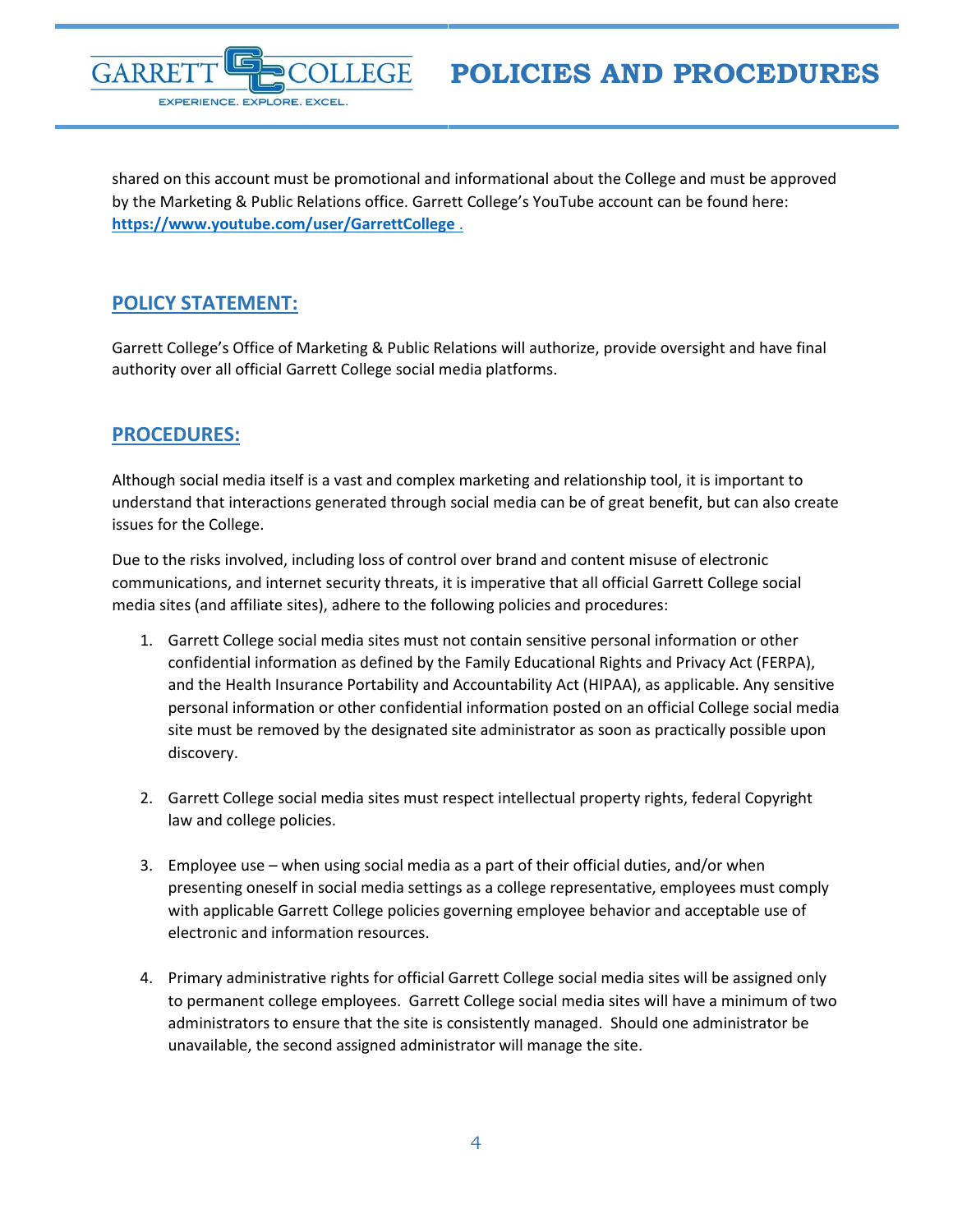

a. Facebook Pages are assigned administrative rights as follows:

**ILLEGE** 

EXPERIENCE. EXPLORE. EXCEL.

GARRE

- i. Garrett College Coordinator of Marketing & Public Relations, Web Developer
- ii. Garrett Lakers Coordinator of Marketing & Public Relations and Athletic Trainer
- iii. Continuing Education & Workforce Development Coordinator of Marketing & Public Relations, Coordinator of Operations (CEWD), Dean of CEWD
- iv. Garrett College Security Coordinator of Marketing & Public Relations, Coordinator of Security, Safety & Compliance
- v. GC CARC Coordinator of Marketing & Public Relations, Director of the CARC, Coordinator of Operations & Programs (CARC)
- vi. Adventuresports Institute Coordinator of Marketing & Public Relations, Web Developer
- vii. Power of Possibilities Coordinator of Marketing & Public Relations, Dean of CEWD, Program Associate (CEWD)

With the exception of Garrett Lakers and Garrett College Security, all of the above Facebook Pages have content editors. Content editors can send messages and publish as the Page, respond to and delete comments on the Page, see which admin created a post or comment, and view Page insights. As a general guideline, content editors must receive approval from the Page administrator(s) in order to having access to the Page.

- b. Instagram accounts are assigned administrative rights as follows:
	- i. Garrett College Coordinator of Marketing & Public Relations, Admissions Counselor and Enrollment Management & Marketing Assistant
	- ii. Continuing Education & Workforce Development Dean of CEWD and CEWD representative(s)
	- iii. Garrett Lakers Athletic Trainer and area representative
	- iv. Adventuresports Institute Assistant Professor of Adventure Sports and area representative
- c. The LinkedIn account for Garrett College is maintained by the Enrollment Management & Marketing Assistant and the Web Developer. Administrative access is granted to both positions.
- d. Twitter accounts are assigned administrative rights as follows:
	- i. Garrett College Coordinator of Marketing & Public Relations and Enrollment Management & Marketing Assistant
	- ii. Continuing Education & Workforce Development Dean of CEWD and/or CEWD representative
	- iii. Garrett Athletics Athletic Trainer and area representative (as necessary)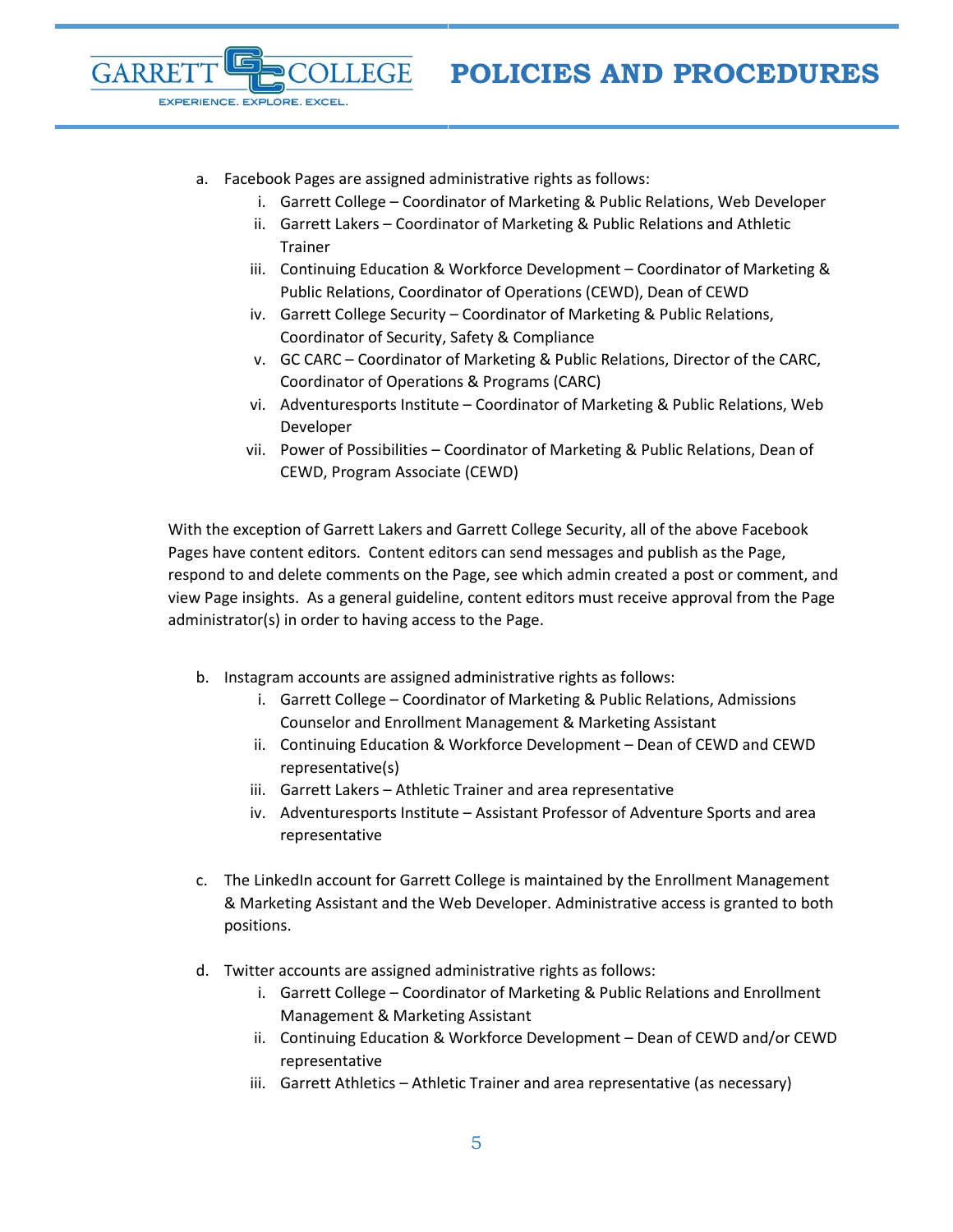iv. GC Security – Coordinator of Security, Safety & Compliance and area representative (as necessary)

GARRF

EXPERIENCE. EXPLORE. EXCEL.

- e. The YouTube account for Garrett College is maintained by the Coordinator of Marketing & Public Relations, Web Developer, and the Graphic Designer. Administrative access is granted to all three positions.
- 5. All content on Garrett College social media sites should be accurate, concise, sensitive to diverse audiences, and respectful to the College, its employees, students, and the community.
- 6. Social media content on Garrett College social media sites may sometimes include photographs, audio or video. Site administrators and content editors are responsible for ensuring that social media content posted on the site is not infringing on the intellectual property rights of others. Intellectual property rights of content shared by the public will be governed by federal copyright law, the terms of service of the social media provider, and/or college policies.
	- a. Administrators and content editors are encouraged to link to source material whenever possible. This activity will reduce the spread of misinformation and drive traffic.
- 7. When posting content, be responsible and exercise good judgement and common sense be authentic, transparent and honest. Consult with the Marketing & Public Relations office if you are unsure.
- 8. All Garrett College social media sites must comply with any approved applicable college branding standards set forth by the Marketing & Public Relations office – this includes profile image and cover photo.
- 9. Administrators of social media sites, when needing to request authorization to hide or delete any material in violation of this policy, or to block a user from a site, should contact the College's social media manager or Coordinator of Marketing & Public Relations, who will consult with the college administration, if necessary.
- 10. Administrators or content editors should not engage in personal activity under the appearance of any Garrett College social media site.
- 11. Only public information may be posted on Garrett College social media sites. Garrett College social media sites should not be used for the communication of business transactions, including credit card or payment information, educational records protected by FERPA, medical records protected by HIPAA, or any other confidential information.
- 12. Both administrators and content editors are to respond to comments, posts, mentions, and other interactions in a timely manner and with accurate information.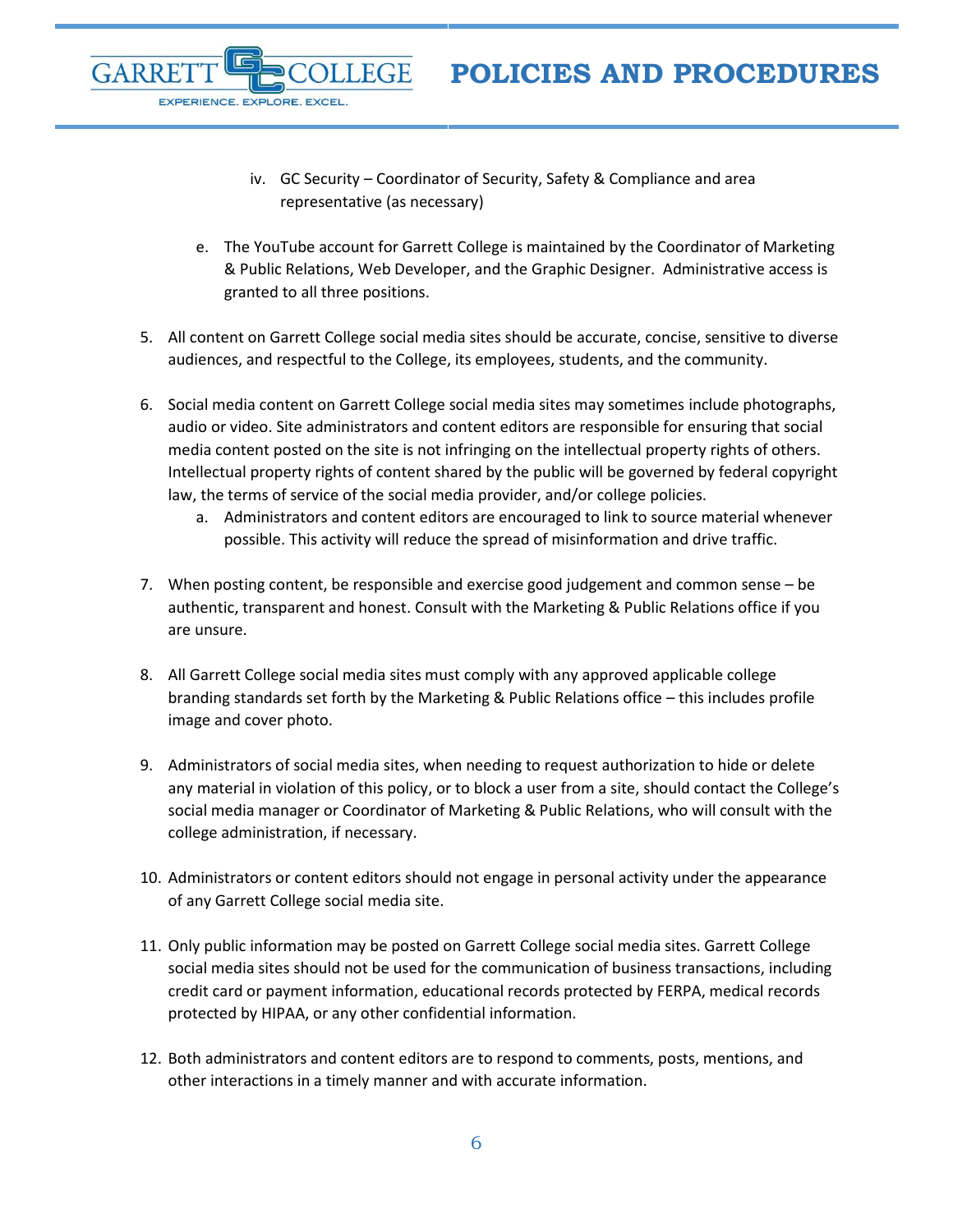

13. Administrators and content editors of Garrett College social media sites should adhere to the policies for the social media platforms in which they are participating. These policies are constantly changing, and it is essential to stay up to date. The terms of service for each social media site are listed as follows:

| Facebook  | https://www.facebook.com/terms.php                  |
|-----------|-----------------------------------------------------|
| Instagram | https://help.instagram.com/478745558852511          |
| LinkedIn  | https://www.linkedin.com/legal/user-agreement       |
| Twitter   | https://twitter.com/en/tos                          |
| YouTube   | https://www.youtube.com/static?gl=US&template=terms |

## <span id="page-6-0"></span>**REGISTRATION OF SOCIAL MEDIA ACCOUNTS**

In order to comply with social media terms and conditions and enable the College to track authorized pages, any department, office, or student organization wishing to create a social media account must have approval from the Marketing & Public Relations office. Once approved, accounts will be created and setup by the Coordinator of Marketing & Public Relations.

It is the College's social media practice to include most departments' information and content on the main page (i.e. Garrett College Facebook, Garrett College Twitter, etc.) instead of having many smaller pages. This allows us to build a stronger campus community, market across different audiences, and use time and resources more efficiently and effectively.

## <span id="page-6-1"></span>Student Organizations

Student organizations requesting to have a social media site may submit a request to the Marketing & Public Relations office and provide the following information: name and contact information for their organization's advisor, who will operate, monitor, and edit the page on an ongoing basis. The student organization's advisor will be named as an administrator. The Coordinator of Marketing & Public Relations will also be named as an administrator, as a means to respond quickly in the event of an emergency.

Administrators must maintain the security of password and identification information and will be fully responsible for all use of the account and ensuring the information posted is relevant, accurate, and current. Any changes in administrators must be reported to the Coordinator of Marketing & Public Relations.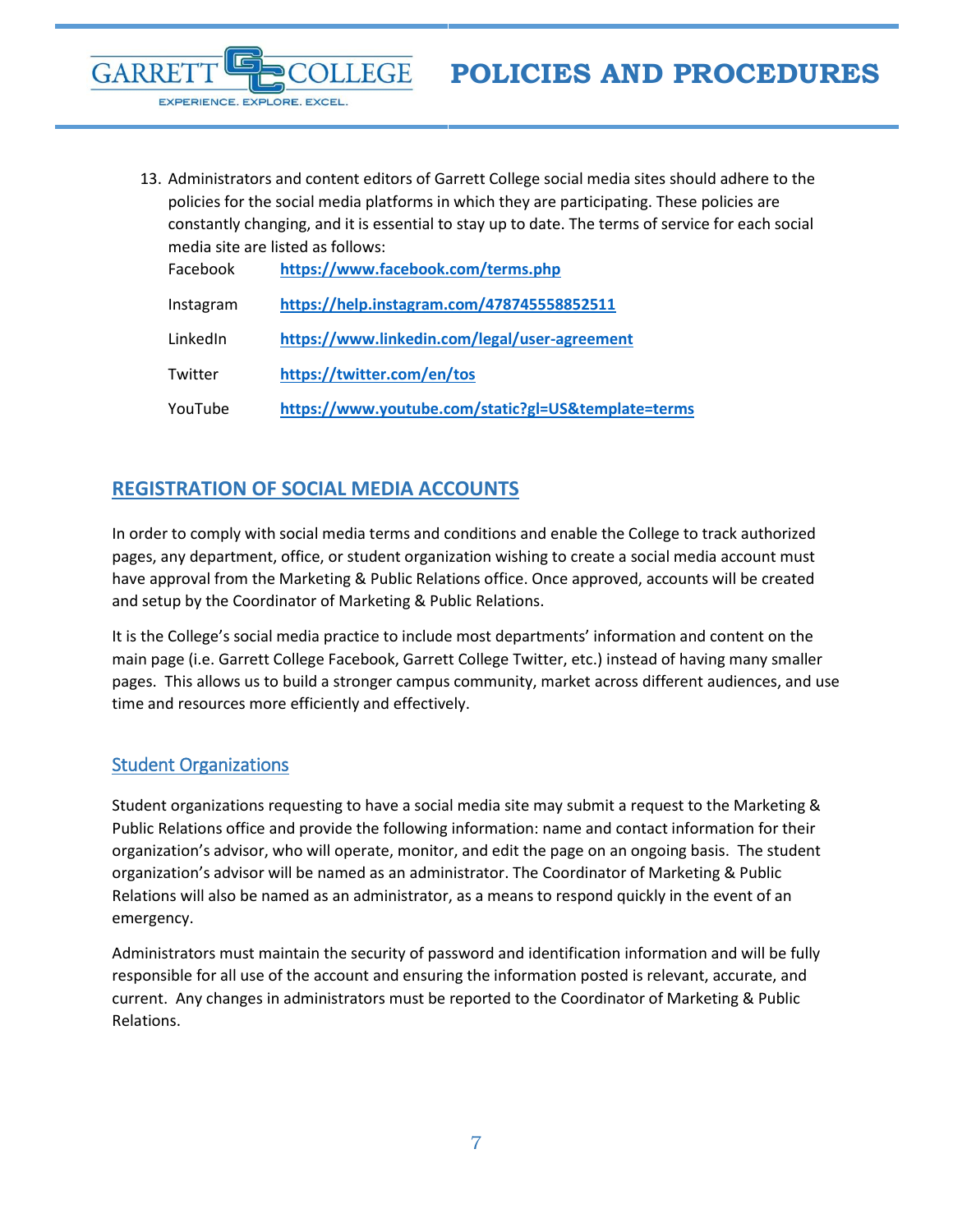

## <span id="page-7-0"></span>**SHARING INFORMATION ON SOCIAL MEDIA**

The preferred method for faculty and staff wishing to share or promote College-related information and services via social media is to contact the Marketing & Public Relations office at **[marketing@garrettcollege.edu](mailto:marketing@garrettcollege.edu)**. Information requests will be circulated on all main Garrett College social media accounts unless otherwise specified.

## <span id="page-7-1"></span>**BEST PRACTICES FOR SOCIAL MEDIA IN HIGHER EDUCATION**

The following are best practices that provide guidance to the use of social media in higher education. All administrators and content editors for Garrett College social media sites are advised to exercise the following guidelines listed below:

#### **1. Information shared on social media is available to everyone...**

Keep in mind that content posted may be distributed through the internet and other media channels can be viewed by the general public at large, including: journalists, prospective students, current students, donors, alumni, colleagues, employers, etc. Consider this before publishing to ensure the post will not alienate, harm, or provoke any of these groups.

Content, photographs, and video shared on social media also have the potential to be repeatedly shared and obtain a global reach and presence (yes - even after you delete a comment or a tweet).

Translation: *Think twice before posting!* If you would not want to see this information on the front page of the Cumberland Times-News or Republican, don't share on social media.

### **2. Keep things confidential by following existing Garrett College policies and federal requirements and regulations.**

Follow existing college guidelines and policies regarding confidential and proprietary information, as well as applicable federal requirements (i.e. FERPA, HIPAA) and regulations when using social media.

Translation: *If you're in doubt, leave it out*. Personal information or confidential information posted on social media sites must be removed by the site administrator as soon as possible.

**3. Be aware of copyright and follow branding guidelines established by Marketing & Public Relations.** When using photographs or graphics, repurposing content or sharing information, please be mindful of copyright and fair use laws. Do not create logos or abuse logos in any shape or form.

For branding guidelines, both a profile image and a cover image for each social media site will be provided by the Marketing & Public Relations office for use.

Translation: *Don't infringe on copyright and be aware of the Garrett College branding guidelines.*

#### **4. Correct and acknowledge your mistakes.**